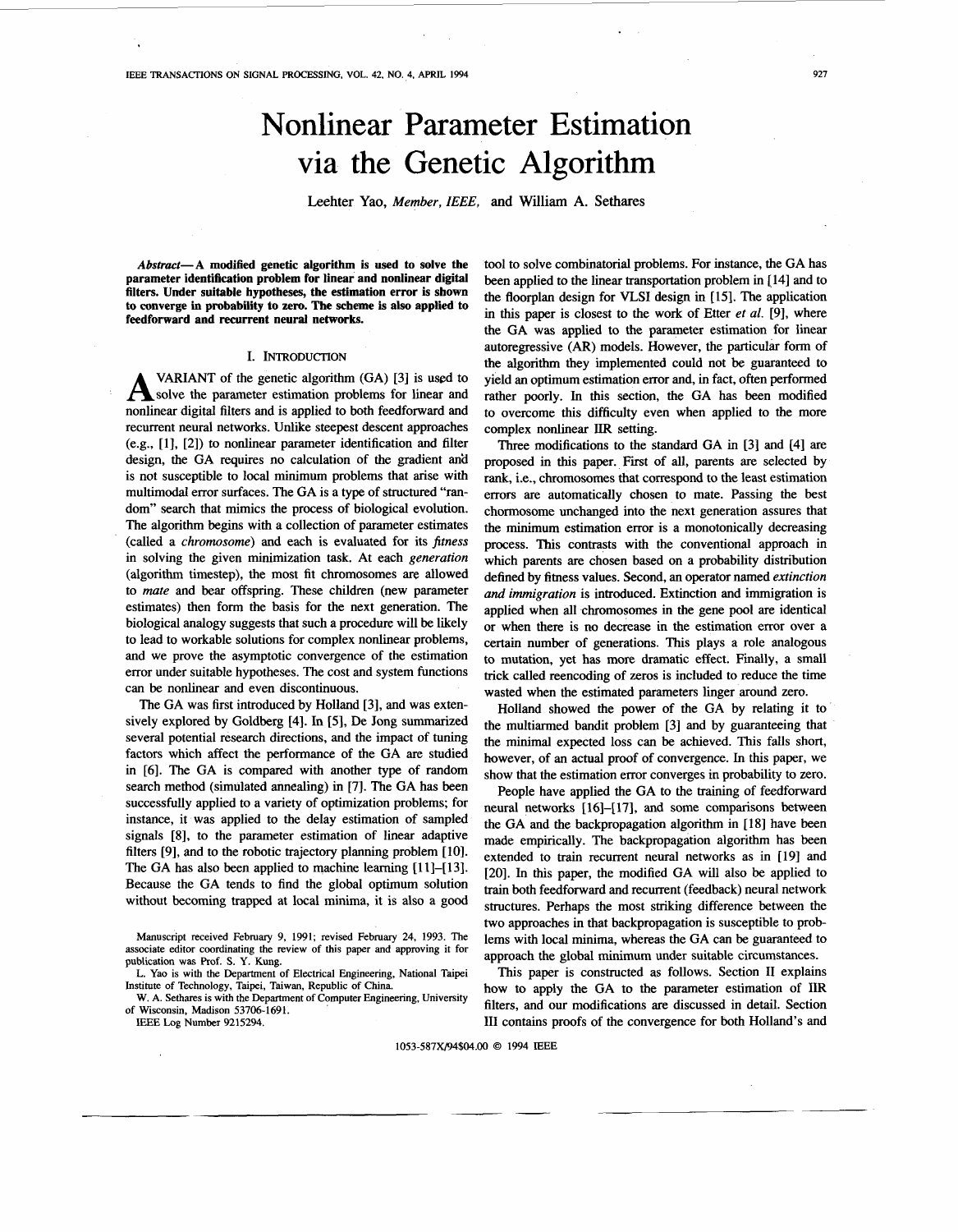our modified **GA.** Section IV gives several examples of the application of genetic algorithms to parameter estimation of linear and nonlinear, *mR* and **IIR** filters and feedforward, and recurrent neural networks. Finally, concluding remarks are made in Section V.

11. NONLINEAR IIR **FILTERS** *AND* THE **GA** 

## *A. Problem Statement*

Consider the general nonlinear **IIR** filter

$$
y_k = f(W, Y, U) \tag{2.1}
$$

where  $f$  is a nonlinear function such that  $(2.1)$  is stable in the sense of Lyapunov and where *f* is continuous from the right (or the left) at every point. Let  $W = [w_1, \dots, w_h]$  be the set of h fixed parameters,  $Y = [y(k-1), \dots, y(k-n)]$  be the set of *n* autoregressive terms, and  $U = [u(k-1), \dots, u(k-m)]$ be the set of *m* past input values.

The structure of  $f$  is assumed to be known to contain  $h$ terms with exactly one parameter associated with each term. Note that these terms need not enter linearly in *f.* 

The IIR filter **(2.1)** is estimated by

$$
\hat{y}(k) = f(\hat{W}, \hat{Y}, U) \tag{2.2}
$$

where  $\hat{W} = [\hat{w}_1, \dots, \hat{w}_h]$  is a set of h parameter estimates,  $\hat{Y} = [\hat{y}(k-1), \dots, \hat{y}(k-n)]$  is a set of *n* estimated outputs, and U is defined as above.

To apply the GA, each estimated parameter  $\hat{w}_i$  is encoded as a string of binary numbers called a *gene.* Genes are cascaded to form a longer string *W* called a chromosome. Each possible combination of estimated parameters is thus represented by a chromosome. The identification strategy is to apply the GA to search for the best chromosome  $\hat{W}$  so that  $\hat{y}(k) \rightarrow y(k)$ . A collection of *N* chromosomes of estimated parameters (called the gene pool) **are** explored in each generation. Let the error associated with the jth chromosome at the ith generation be defined as

$$
e_{ji} = \frac{1}{d} \sum_{k=1}^{d} (y(k) - \hat{y}_{ji}(k))^2
$$
 (2.3)

where  $d$  is the window size over which the errors will be accumulated, and  $\widehat{y_{ii}}(\cdot)$  is the estimated output associated with the jth chromosome of estimated parameters for the ith generation. At each generation i, the **GA** searches for the minimum estimation error

$$
e_{\min}^{i} \equiv \min (e_{ji}) \quad \forall j \in [1 \cdots N] \tag{2.4}
$$

over the entire space of parameters and attempts to drive  $e_{\min}^i$ to zero over succeeding generation.

## *B. Features of the GA*

This subsection describes the various elements of the **GA,**  including the encoding mechanism, a method of initialization, the parent selection policy, details of the mating procedure, the introduction of mutation as a way to avoid local minima,

our new policy of extinction and immigration, and the reencoding of zeros. Once these features have been described, the algorithm can be stated clearly and succinctly.

*1) Encoding:* The estimated parameters are encoded into genes and chromosomes as a string of binary digits using one's complement representation. Assuming that the parameters lie in some bounded region

$$
|w_k| \le \eta_k \quad \text{for} \quad k = 1 \cdots h,\tag{2.5}
$$

the length of the genes (and hence the chromosomes) can be calculated as the length of the binary string  $B_k$  needed to encode  $w_k$  based on  $\eta_k$  and the desired accuracy  $\delta_k$ . In [11], the value of the individual weight is taken as a gene, **and** thus, the chromosome is encoded by a string of real numbers instead of binary numbers. This encoding scheme saves memory but appears to hinder crossover from playing its full role in the **GA €211.** *<sup>I</sup>*

**2)** *Initialization:* The initial values of the estimated parameters are randomly assigned. Therefore, at the beginning of the estimation process, *N* chromosomes are generated as random binary strings.

3) *Parent Selection:* The selection of parent chromosomes is based on the notion of "fitness," which govems the extent to which an individual can influence future generations. For parameter estimation problems, the fitness of a particular chromosome is roughly proportional to the inverse of the error. In the conventional **GA [3]-[4],** chromosomes are selected for mating based on the ratio of their fitness value to the sum of total fitness value of all chromosomes in the generation. In **[9],** the fitness value for fhe jth chromosome in the ith generation is defined as  $e_{\text{max}}^i - e_{ji}$ , where  $e_{\text{max}}^i$  is the maximum estimation error in generation  $i$ . The probability of the jth chromosome being selected for mating in the next generation is

$$
P_j^i = \frac{e_{\text{max}}^i - e_{ji}}{\sum_{k=1}^i (e_{\text{max}}^i - e_{ki})}.
$$
 (2.6)

However, the estimated error can be quite sensitive to variations of the estimated parameters. In the event of an unstable estimated system,  $e_{\text{max}}^i$  is huge, and  $P_j^i$  in (2.6) is small even for chromosomes that are close to the ideal values. Using this fitness criterion, chromosomes representing parameter sets that are close to the optimal values might be discarded (not selected for mating), resulting in slow parameter convergence and poor performance.

Since improvement of the estimation error requires that the better parameter sets (chromosomes) be allowed to mate, the **GA** is modified to ensure that these chromosomes are mated in every generation. In each generation, the best *D* chromosomes corresponding to the least estimation errors among the *N*  chromosomes of the present gene pool are selected for mating, and then some of them, say,  $\rho \cdot D$  best chromosomes, are allowed to surive into the next generation. Because some of the *D* best parents are allowed to live into the next generation, the minimum estimation error in the current generation will be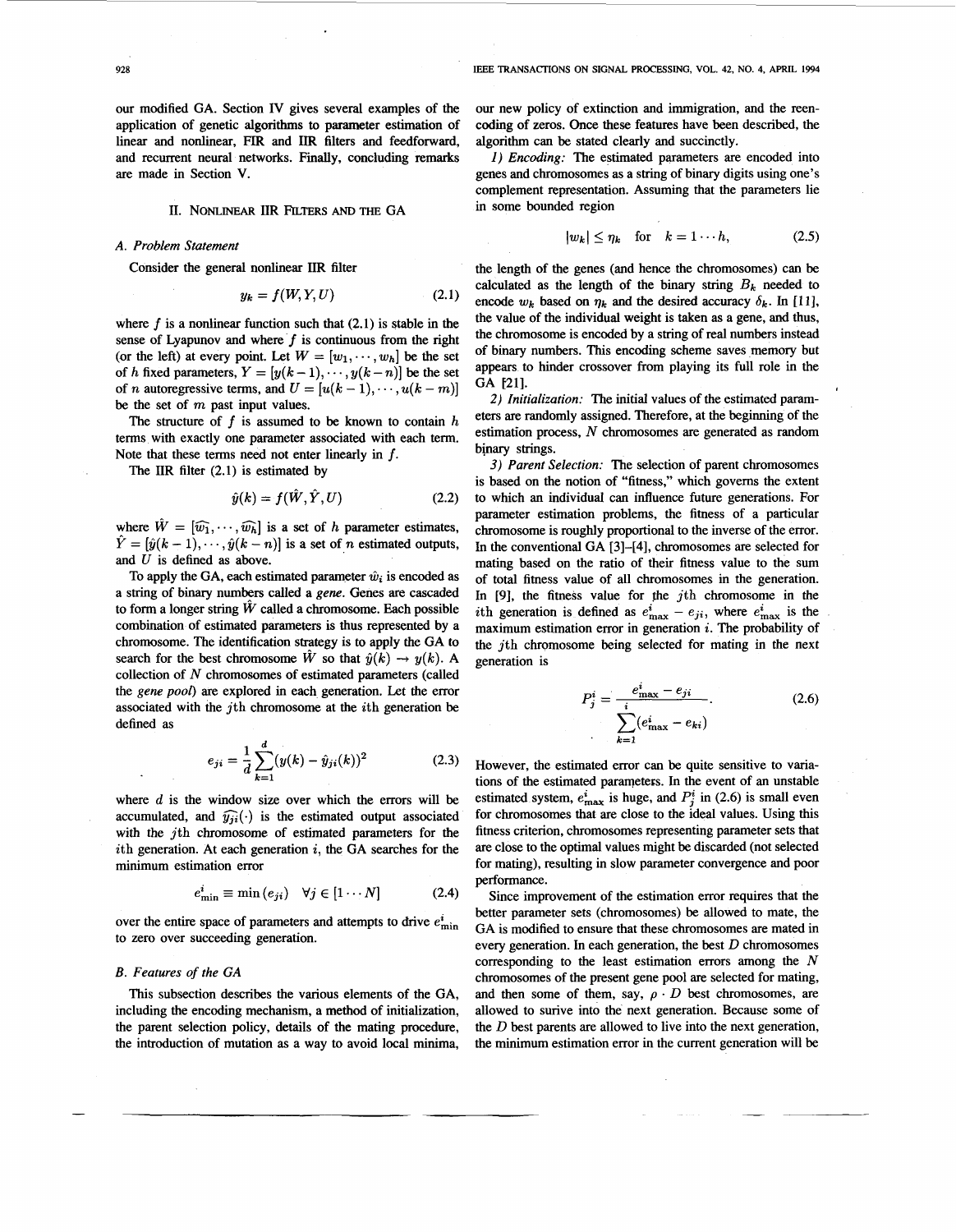always less than or equal to the minimum estimation error in the previous generation.

*4) Mating:* Among the *D* potential parents, pairs are randomly selected for mating, which is carried out via a crossover procedure that mimics biological mating. Basically, crossover combines the features of two parent chromosomes to form two new "children" chromosomes. Given two parents and a randomly assigned splice point, the crossover procedure can be illustrated **as** follows.

> parents **1** xxxxxxxxxxxxx parents 2 yyyyyyyyyyyy  $\uparrow$  splice point

Two children *are* created in the crossover procedure. Child 1 contains the front part of parent 1 and the tail part of parent 2, whereas child 2 contains the front part of parent 2 and the tail part of parent 1.

# child 1 xxxxxyyyyyyyy child 2 yyyyyxxxxxxxx

Assume the schema xxxxx\*\*\*\*\*\*\*\*\*\* corresponds to low estimation error, where \* represents an unspecified value (or a wild card). Then, child 1 might correspond to a lower estimation error than either parent does. It is this (biologically inspired) mating procedure, and the draconian annihilation of unfit chromosomes that separates the GA from truly random search style algorithms.

It appears to be more efficient to perform the mating at the parameter (gene) level rather than the chromosome level. In each generation, since  $\rho \cdot D$  parents are passed from the previous generations,  $N - \rho \cdot D$  new childrn are born; leaving the population constant throughout the procedure.

*5) Mutation:* Generally, over a period of several generations, the gene pool tends to become more and more homogeneous as one gene begins to dominate. A mutation feature is often introduced to guard against premature convergence (to a nonoptimal solution). Mutation randomly alters the gene from 0 to 1 or from 1 to 0 with probability  $P_m$ . The purpose of mutation is to introduce occasional perturbations to the estimated parameters to ensure that all points in the search space can ultimately be reached. Generally, if  $P_m$  is larger, the convergence rate is faster but a larger "steady state error" results. This is, in some respects, analogous to the stepsize parameter of gradient algorithms; larger stepsizes imply faster convergence but higher steady state error, whereas smaller stepsizes imply slower convergence but smaller final error. Some studies (such as [ 161) have suggested changing the mutation probability  $P_m$  adaptively so that a faster converging rate and finer tuned estimated parameter can be both achieved.

6) *Extinction and Immigration:* Holland has shown in [3] that the number of chromosomes in the gene pool associated with smaller estimation errors grows exponentially. Therefore, after some generations, the *D* parent chromosomes chosen to mate are eventually the same. It is clear that if two parents are identical, their children will also be identical and no new information is obtained. The estimation thus tends to stagnate, and the only mechanism to generate better chromosomes is mutation. Since  $P_m$  is generally small ( $\lt 0.1$ ), the probability of further reducing estimation error is very small, especially for long chromosomes. We propose a drastic technique called extinction and immigration to bypass this difficulty.

Extinction eliminates all of the chromosomes in the current generation except the chromosome corresponding to the minimum estimation error.  $N - 1$  chromosomes are then randomly generated to fill out the population (a mass immigration).  $D-1$  chromosomes associated with the least estimation errors among these immigrants are then selected as the parents. Together with the surviving chromosome, these are allowed to mate as usual to form the next generation. For convenience, we say that another *era* begins. Extinction and immigration is analogous to a particular time varying mutation rate in which  $P_m$  is close to 1 at the beginning of each era and then small for the remaining generations within the era.

There are two cases when extinction and immigration will occur. One is the case when all of the *D* parents are the same; the other is the case when no further decrease in the minimum estimation error has been detected for, say, L generations. Of course, these two cases are not independent since the first causes the second. However, when the number of parents D are large, it is often more efficient to stop the current mating and go through the extinction and immigration process without waiting for all parents to become identical. Continuing the analogy with linear gradient identification methods, one might *think* of the extinction and immigration policy as a type of "covariance reset" strategy.

6) *Reencoding ofZeros:* If the ideal value of one parameter is negative and the estimated value is initialized positive, there is the possibility that the parameter will linger around zero for many generations. **This** can be cured by reencoding the zeros, i.e., if the bit string for one parameter is  $00 \cdots 00$ , reencode it as  $11 \cdots 11$ , or vice versa. This is sensible since  $1111 \cdots = 0000 \cdots$  in one's complement arithmetic.

# *C. Algorithm Statement*

the GA. These parameters are as follows: There are several tuning parameters to be set before running

- *N*  number of chromosomes in each generation
- *D*  number of chromosomes chosen as parents for mating
- $L_t$ number *of* generations tolerated for no improvement on the value of the minimum estimation error before the GA is terminated.
- number of generations tolerated for no improvement on the value of the minimum estimation error before the operator extinction and immigration is applied. Note that  $L_e \ll L_t$ .  $L_e$
- *P<sub>m</sub>* probability of mutation
- the portion of chosen parents allowed to survive into next generation *p*
- *C* desired accuracy of estimation

Two variants of the GA are stated (GAl and GA2) without and with the extinction and immigration operator, respectively. The algorithm GA2 is summarized as follows: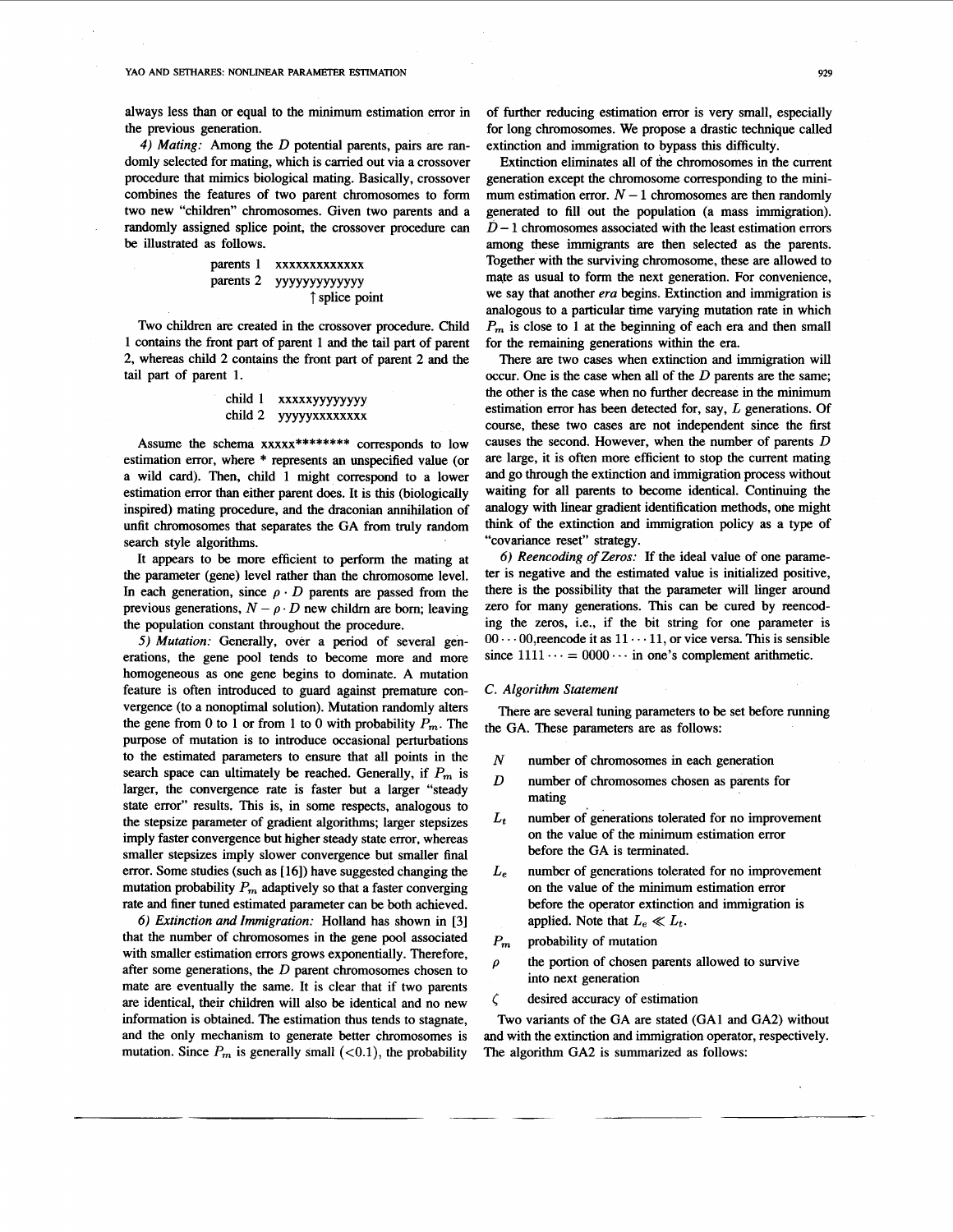- 1. Set the tuning parameters described as above. Encode the parameters to be estimated and refer them as the chromosomes. Set  $i = 0, k = 0$ , and  $m = 0$ .
- 2. Initialize *N* chromosomes, let  $i = i + 1$ .  $k = 0$ , and  $m = 0$ .
- **3.**  Decode the chromosomes and calculate the estimation error  $e_{ij}$  for every *j*th chromosome in the *i*th generation. Let  $e_{\min}^i = \min_j (e_{ij}).$
- 4. Select  $\overline{D}$  parents. Pass  $\rho \cdot D$  parents into next generation.
- **5.** Mate *D* parents. Pass  $\rho \cdot D$  parents into next generation.<br>**5.** Mate *D* parents and generate  $N \rho \cdot D$  children. Invoke mutation along with the crossover procedure. Reencode zero(s), if the best chromosome corresponds to some zero parameter(s).
- 6. If  $e_{\min}^i = e_{\min}^{i-1}$ ,  $k = k + 1$  and  $m = m + 1$ ; otherwise,  $k = 0$  and  $m = 0$ .
- **7.**  If *D* parents are all the same, apply the extinction and immigration operation by returning to step (1), saving only the chromosome corresponding to  $e_{\min}^i$ . Set  $k = 0$ .
- 8. If  $k = L_e$ , then apply the operator extinction and immigration as described in step (6). Set  $k = 0$ .
- 9. If  $m = L_t$  (or  $e_{\min}^i < \zeta$ ), then terminate the algorithm; otherwise, go to step **(2).**

Note that if the variance of the measurement noise is known *a priori*, then the GA is terminated if the estimation error is less than  $\zeta$ . However, if no statistical information of measurement noise is known a *priori,* the GA is set to be terminated when no improvement on the estimation error has been detected for  $L_t$  generations. The algorithm GA1 is basically the same as GA2 **as** above except that steps (6) **and** (7) for the operator "extinction and immigration" are eliminated.

# **111. CONVERGENCE OF** THE GA

Since the chromosome corresponding to the minimum estimation error in each generation always survives into the next generation, the estimation error is montonically decreasing sequence. Thus, the estimation error must converge since it is bounded below. In this section, the estimation error is further shown to converge in probability to zero.

*Proposition* 3.1: Suppose *D* parent chromosomes are selected from the present generation. Of all possible children that can be derived from the set of *D* parents through crossover, the probability of generating any particular child chromosome is

$$
P = \frac{1}{D(D-1)} \prod_{i=1}^{h} \frac{1}{2(B_i - 1)}
$$
(3.1)

assuming there is no mutation  $(P_m = 0)$ .

*Proof:* Among *D* parent chromosomes, there are  $D(D -$ 1) possible ways to choose a pair of chromosomes for mating. Since the crossover is made parameterwise,  $\Pi_{i=1}^{h} 2(B_i - 1)$ possible children can be generated by any given pair of parents, where *B<sub>i</sub>* denotes the number of bits of *i*th parameter. Since the choice of parents is made independent of crossover, these probabilities multiply. *0* 

Note that for identical chromosomes, the probability of generating each of those identical ones is also given as in **(3.1).** 

*Proposition 3.2:* Given two arbitrary chromosomes *C,* and  $C_i$  with the corresponding estimation errors  $e_i$  and  $e_j$  respectively, there exists a fixed constant  $\tilde{\alpha} > 0$  such that if  $e_i > e_j$ , then

$$
e_i - \tilde{\alpha} \ge e_j. \tag{3.2}
$$

*Proof:* Let  $\alpha_{ij} = |e_i - e_j|$ ,  $\forall i, j$ . Since every chromosome is represented by finite number of bits, there are only a finite number of possible chromosomes and, hence, a finite number *0*  of possible  $\alpha_{ij}$ . Let  $\tilde{\alpha}$  be the smallest nonzero  $\alpha_{ij}$ .

Since each gene consists of only a finite number of bits, the estimated parameters represented by these genes are actually quantized values. The smallest quantum for each estimated parameter is the desired encoding accuracy  $\delta_k$ ,  $k = 1 \cdots h$ . If the ideal value of the estimated parameter is  $w^*$  and its quantized representation is  $[w^*]_Q$ , the quantization error will be

$$
|w^* - [w^*]_Q \le \delta_k, k = 1, \cdots, h. \tag{3.3}
$$

The case when the quantization error of each estimated parameter is zero is called *ideal matching.* Under the ideal matching assumption, the following theorem shows that the minimum estimation error converges in probability to zero at a specific rate. This rate will be proportional to  $\Sigma E(\theta_i)$ , where  $\theta_i$  is the number of all possible chromosomes in generation  $i + 1$  that correspond to estimation errors less than  $e_{\min}^i$ . If the assumption of ideal matching fails, then the minimum estimation error will converge to a constant.

*Theorem 3.1:* Let  $e_{\min}^g$  be the estimation error in generation **g** as in **(2.4).** If the ideal matching condition is satisfied for GA1, then

(1) 
$$
E(e_{\min}^g) \le E(e_{\min}^0) - c \sum_{i=0}^{g-1} E(\theta_i) \quad \forall g \ge 1
$$
 (3.4)

where  $c$  is a constant. Moreover

*0* 

(2) 
$$
P(e_{\min}^g \ge \tilde{\alpha}) \to 0
$$
 as  $g \to \infty$  (3.5)

where  $\tilde{\alpha}$  is defined as in Proposition 3.2.

*Proof:* Let  $\Phi$  be the set of all possible *D* chromosomes chosen as the parents in generation g and  $\phi \in \Phi$  be the best D chromosomes. Assume that splice points occur at  $s_1, \dots, s_h$ for  $\hat{w}_1, \dots, \hat{w}_h$ , where  $s_i \in [1 \cdots B_i - 1], i = 1 \cdots h$ . Each bit of the chromosome is mutated with probability  $P_m$ . Let *U* be the set of all possible pattems of mutation including the pattern of no mutation, and let  $e_{ijs_1...s_hu}^{g+1}$  be the estimation erorr at generation **g+l** associated with the chromosome which is a child of ith and jth chromosome chosen from previous generation with splice points at  $s_1, \dots, s_h$  and mutation pattern *u*. Then, if the best *D* chromosomes, which are denoted by  $\phi$  are selected at generation *g* 

elected at generation 
$$
g
$$
  
\n
$$
E(e_{\min}^{g+1}|\phi) = \sum_{i \in D} \sum_{j \in D, i \neq j} \sum_{s_1} \cdots \sum_{s_h} \sum_{u \in U}
$$
\n
$$
\cdot P_{ijs_1 \cdots s_h} P_u \min(e_{\min}^g, e_{ijs_1 \cdots s_h u}^{g+1})
$$
\n
$$
= P \sum_{ijs_1 \cdots s_h u} P_u \min(e_{\min}^g, e_{ijs_1 \cdots s_h u}^{g+1}) \quad (3.6)
$$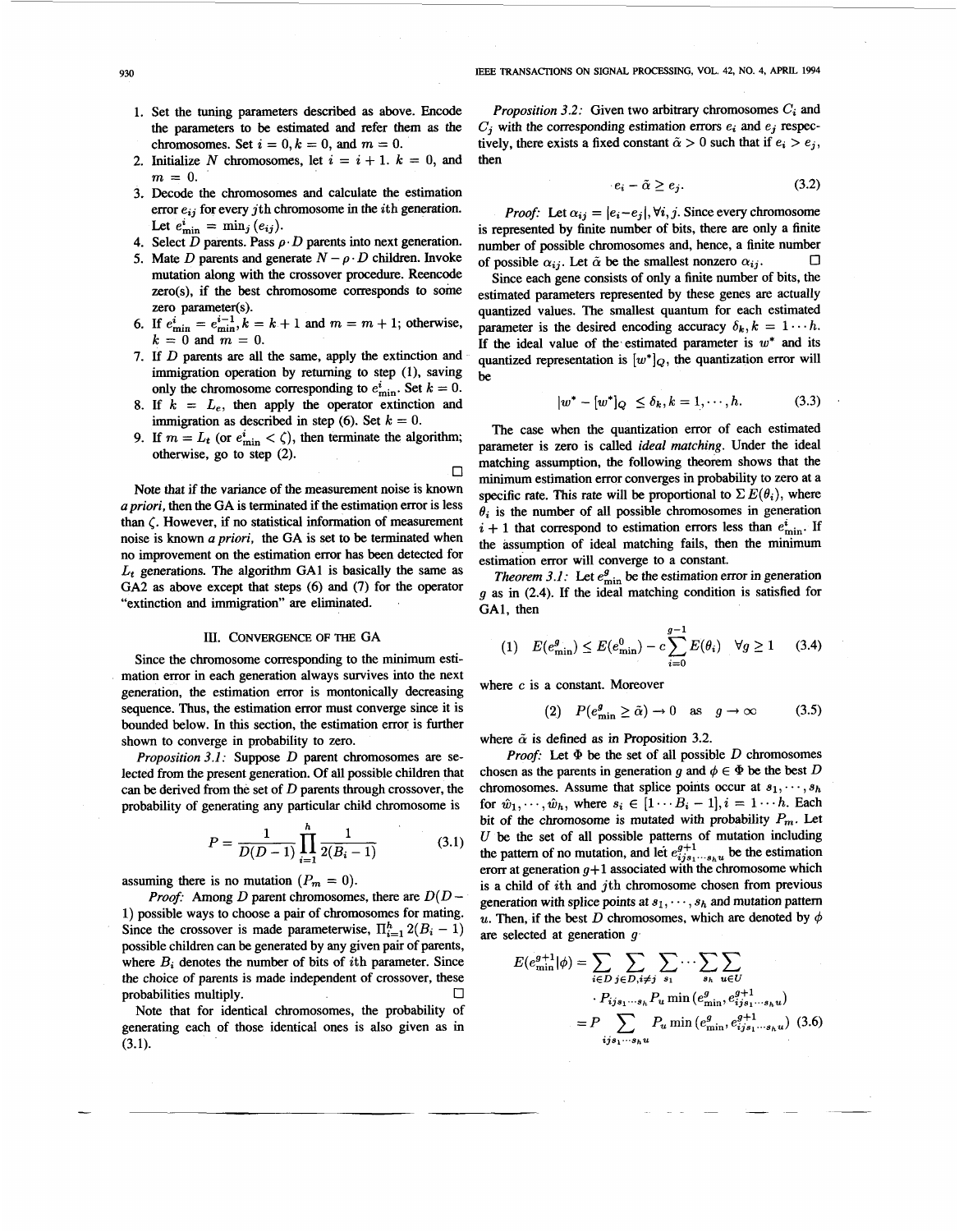#### **YAO AND SETHARES: NONLINEAR PARAMETER ESTIMATION 631 <b>PARAMETER** FOR AND SETHARES: NONLINEAR PARAMETER ESTIMATION

where  $P_{ijs_1...s_h}$  is the constant P from Proposition 3.1, and  $e_{ijs_1...s_hy_i}^{g+1}$  is the associated estimation error for any possible chromosome in generation  $q + 1$ . Let

$$
\alpha_{ijs_1\cdots s_hu} = e_{\min}^g - e_{jjs_1\cdots s_hu}^{g+1},
$$
  

$$
\forall e_{ijs_1\cdots s_hu}^{g+1} < e_{\min}^g
$$
 (3.7)

then **(3.6)** can be written as

$$
E(e_{\min}^{g+1}|\phi) = P \sum_{\substack{i_{j}s_{1}\cdots s_{h}u\\e_{i_{j}}^{g+1}\cdots e_{i_{1}}^{g+1}}} P_{u}e_{\min}^{g} + P
$$
  

$$
\sum_{\substack{i_{j}s_{1}\cdots s_{h}u\\e_{i_{j}}^{g+1}\cdots e_{j_{i}}^{g+1}}} P_{u}(e_{\min}^{g} - \alpha_{i_{j}s_{1}\cdots s_{h}u}^{g})
$$
  

$$
= P \sum_{\substack{i_{j}s_{1}\cdots s_{h}u\\i_{j}s_{1}\cdots s_{h}u}} P_{u}e_{\min}^{g} - P \sum_{\substack{i_{j}s_{1}\cdots s_{h}u\\e_{i_{j}}^{g+1}\cdots s_{h}u}} P_{u}\alpha_{i_{j}s_{1}\cdots s_{h}u}^{g}
$$
  

$$
= e_{\min}^{g} - PF_{g}
$$
 (3.8)

$$
F_g = \sum_{\substack{i j s_1 \cdots s_h u \\ e_{i j s_1 \cdots s_h u}^{\sigma+1} < e_{\min}^{\sigma} \end{math}} P_u \alpha_{i j s_1 \cdots s_h u}^g. \tag{3.9}
$$

Due to mutation, all chromosomes are possible, albeit with small probability. Therefore, if  $e_{\min}^{g+1} > \tilde{\alpha}$  then  $\theta_g \geq 1$ . Let  $\tilde{P}$ be the probability of mutating every bit in the chromosome, and then

$$
\tilde{P} = P_m^{\sum_{i=1}^{h} B_i}.
$$
\n(3.10)

The probability of mutating **j** specific bits in the chromosome is given by<br> $\overline{P} - (1 -$ 

$$
\overline{P} = (1 - P_m)^{\sum_{i=1}^{h} B_{i-j}} P_m^j; \qquad j = 0, 1, 2, \cdots \quad (3.11)
$$

Equations **(3.10)** and **(3.11)** imply that

$$
P \le P_u \quad \forall u \in U \tag{3.12}
$$

since  $P_m$  is usually set to be less than 0.1.

Proposition **3.2** and **(3.12)** show that

$$
F_g \ge \theta_g \tilde{P} \min(\alpha_{ijs_1\cdots s_h}^g) \ge \theta_g \tilde{P}\tilde{\alpha}.
$$
 (3.13)

Recall that  $\theta_q$  is the number of all possible chromosomes in generation  $g + 1$  that correspond to estimation errors less than  $e_{\min}^g$ .

Substituting **(3.13)** into **(3.8)** yields

$$
E(e_{\min}^{g+1}|\phi) \le e_{\min}^g - P\theta_g \tilde{P}\tilde{\alpha}.
$$
\n(3.14)  
\n
$$
E(E(e_{\min}^{g+1}|\phi)) = \sum_{\phi \in \Phi} P_{\phi} E(e_{\min}^{g+1}|\phi)
$$
\n
$$
\le \sum_{\phi \in \Phi} P_{\phi} e_{\min}^g - P\alpha \tilde{P} \sum_{\phi \in \Phi} P_{\phi} \theta_g
$$
\n
$$
= E(e_{\min}^g) - P\alpha \tilde{P} E(\theta_g).
$$
\n(3.15)

By the theorem of total expectation [27],  $E(E(e_{\text{min}}^{g+1}|\phi))$  =  $E(e_{\min}^{g+1})$ . Consequently, (3.15) implies

$$
E(e_{\min}^g) \le E(e_{\min}^0) - P\tilde{P}\tilde{\alpha} \sum_{i=0}^{g-1} E(\theta_i) \quad \forall g \ge 1. \tag{3.16}
$$

Thus, (3.4) holds with the constant  $c = P\tilde{P}\tilde{\alpha}$ .

extension of the Chebyshev inequality in **[22]**  Since  $\theta_i \geq 1, \forall i \geq 0, E(e_{\min}^g) \rightarrow 0$  as  $g \rightarrow \infty$ . By the

$$
\lim_{g \to \infty} P(e_{\min}^g \ge \tilde{\alpha}) \le \lim_{g \to \infty} \frac{E(e_{\min}^g)}{\tilde{\alpha}} = 0 \tag{3.17}
$$

which implies  $(3.5)$ .

Theorem **3.1** proves the convergence of the modified **GA**  within one era. The proof of convergence for the modified **GA,**  which consists of the "extinction and immigration" operator, is shown in the following corollary.

Corollary 3.1: Let era  $1, 2, \dots, m$  consist of  $T_1, T_2, \cdots, T_m$  generations, respectively, and

$$
= T_1 + T_2, \cdots T_m + j. \tag{3.18}
$$

where If the ideal matching assumption is satisfied for GA2, then **(3.4)** and **(3.5)** both hold.

Proof: From **(3.16)** 

 $\boldsymbol{g}$ 

$$
E(e_{\min}^{T_1}) \leq E(e_{\min}^0) - P\tilde{P}\tilde{\alpha} \sum_{i=0}^{T_1-1} E(\theta_i). \tag{3.19}
$$

$$
E(e_{\min}^{T_1+\cdots T_m+j}) \leq E(e_{\min}^{T_1+\cdots T_m})
$$
  

$$
-P\tilde{P}\tilde{\alpha} \sum_{i=T_1+\cdots T_m}^{T_1+\cdots T_m+j-1} E(\theta_i). \quad (3.20)
$$

**Therefore** 

$$
E(e_{\min}^{T_1+\cdots T_m+j}) \leq E(e_{\min}^0)
$$
  
-  $P\tilde{P}\tilde{\alpha}$   

$$
- P\tilde{P}\tilde{\alpha}
$$
  

$$
\sum_{i=0}^{T_1+\cdots T_m+j-1} E(\theta_i). (3.21)
$$

Referring to **(3.18)** and **(3.21), (3.4)** thus holds. Consequently,  $(3.5)$  also holds.  $\Box$ 

Theorem 3.1 and its corollary imply that if the ideal matching condition is satisfied, then the estimation error converges in probability to zero. Note that this does not necessarily imply convergence of the parameter estimates  $\hat{w}_i$  to their true values *w:* unless additional "persistance of excitation" conditions **[l], [23]** are invoked on the input vector *U* of **(2.1).** This is tantamount to an identifiability condition and is dependant on the structure of the nonlinearity  $f(\cdot)$  of (2.1). Deriving such conditions for interesting classes of **f's is** an important topic that deserves further attention.

Referring to **(2.2)** and **(2.3),** the quantized steady estimation error is defined as

$$
[e^*_{\min}]_Q = \frac{1}{d} \sum_{k=1}^d (y^*(k) - [y^*(k)]_Q)^2 \quad (3.22)
$$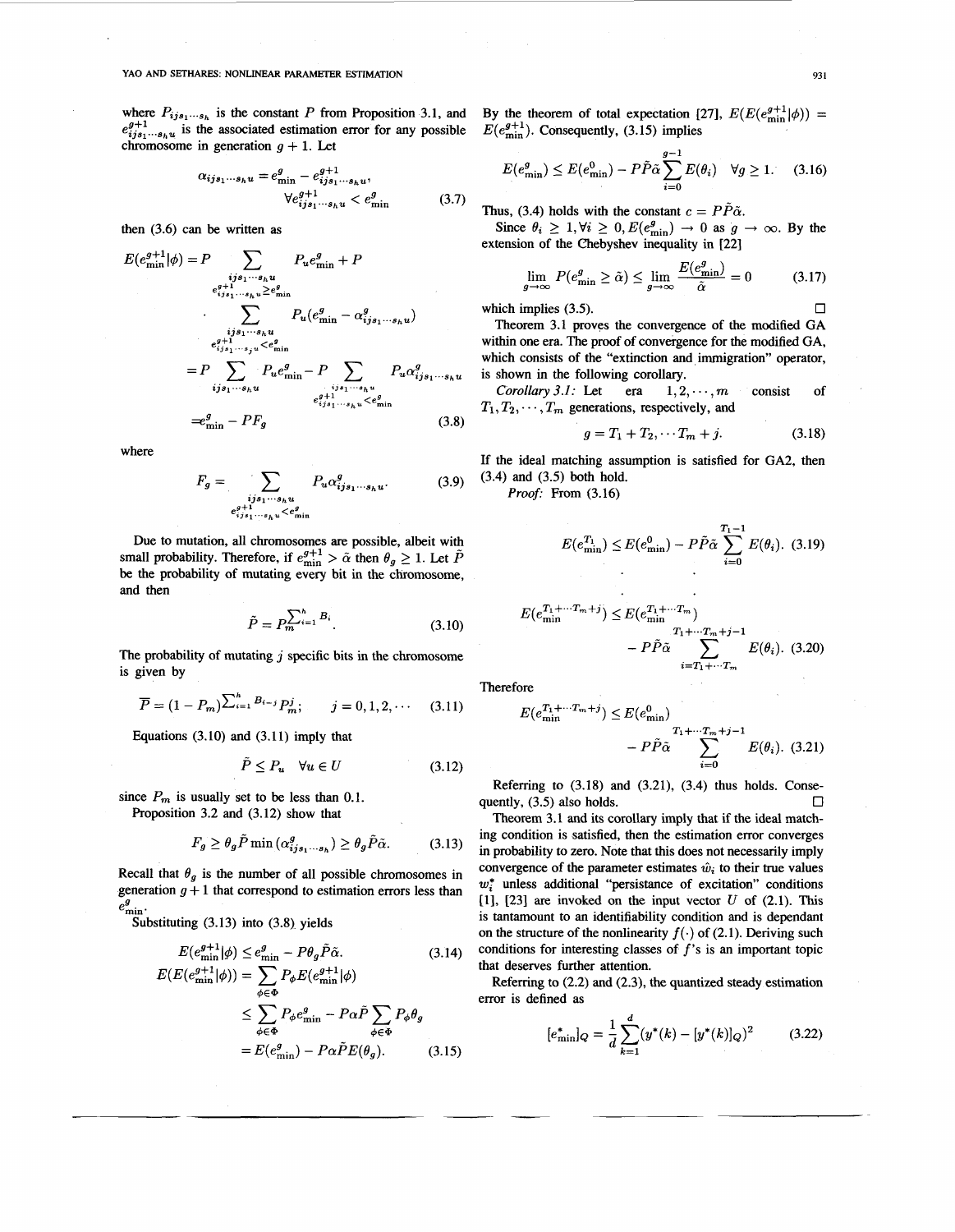<span id="page-5-0"></span>where  $y^*(k)$  is the output due to ideal values of estimated parameters  $w_1^*, \dots, w_h^*$  and  $[y^*(k)]_Q$  is the output due to  $[w_1^*]_Q, \dots, [w_h^*]_Q$ . The quantized estimation eror  $[e_{\min}^*]_Q$  is therefore a (finite) constant that depends on the quantization error  $\delta_k$ , the size of the input *U*, and the "gain" of the system. Theorem **3.1** and its corollary thus imply that as  $g \to \infty$ ,  $\hat{y}(k) - [y^*(k)]_Q$  converges in probability to zero. Hence,  $[e_{\min}^*]_Q$  provides an upper bound on the asymptotic error. The implication of this is that the **GA** is robust not only to suitably small mismodelling errors and to noisy data but also to quantization errors.

Let era 1, 2, 3,  $\cdots$  consist of  $T_1, T_2, T_3, \cdots$  generations. Let  $e_{\min}^{\prime}$  and  $e_{\min}^{g}$  denote the minimum estimation error due to **GAl** and **GA2** in generation *g.* There is no difference between **GA1** and **GA2** in the first era. Once the parent chromosomes are all identical at  $g = T_1$ , the only way for GA1 to further decrease the estimation error  $e_{\min}^{g}$  is through mutation. In this case, the parameter estimation is like a simple random search. It has been shown in **[4], [24]** that *N3* schemata are implicitly searched by **GA** in each generation. Since the parent chromosomes are identical at  $g = T_1$ , most of the schemata searched by GA1 are actually the same:  $\forall g \geq T_1$ . However, for **GA2,** many diverse immigrants **are** introduced into the gene pool, and for  $g \geq T_1 + 1$ , **GA2** searches many more schemata than **GA1.** 

The best chromosome from era  $1$   $(C_{best})$  survives into era 2. Due to the quick dominance of  $C_{\text{best}}$  in succeeding generations, a large number of schemata that are close to  $C_{\text{best}}$ are examined. Thus

$$
E(e_{\min}^{T_1} - e_{\min}^{T_1 + T_2}) \le E(e_{\min}^{'T_1} - e_{\min}^{'T_1 + T_2}).\tag{3.23}
$$

But 
$$
E(e_{\min}^{T_1}) = E(e_{\min}^{T_1})
$$
, hence  

$$
E(e_{\min}^{T_1+T_2}) \le E(e_{\min}^{T_1+T_2}).
$$
 (3.24)

Applying the same arguments iteratively to other eras shows

$$
E(e_{\min}^k) \le E(e_{\min}^{'k}) \quad \forall k = T_1 + T_2, T_1 + T_2 + T_3, \cdots \tag{3.25}
$$

To gain a better idea of the performance of the modified **GA,** we may also look at its efficiency. Recall that there are  $B_1, \dots, B_h$  bits used to encode the estimated parameters  $\hat{w}_1 \cdots \hat{w}_h$ . The number of different values to be searched using a truly random searching method would **be** 

$$
(2^{B_1} - 1) \cdots (2^{B_h} - 1) \approx 2^{B_1 + \cdots B_h} \tag{3.26}
$$

Suppose *G* generations are needed to achieve the estimation error  $e_{\min} \leq \zeta$ ; then, the total number of values the modified GA has searched is  $hNG$ . Define the efficiency index  $\lambda$  for this algorithm

$$
\lambda = -\log\left(\frac{hNG}{2^{B_1 + \cdots B_h}}\right). \tag{3.27}
$$

It is clear that  $\lambda$  is usually a large number. As the number of estimated parameters increases, the values in the denominator and numerator of **(3.27)** both increase. Since the crossover is made parameterwise, the **GA** carries out multiple operations in parallel. Therefore, the number of generations for **GA** to achieve the estimation error  $e_{\min} \leq e_b$  is not greatly increased as the number of estimated parameters increases. Empirically, G tends to increase linearly while the number of different values to be searched by truly random searching method increases exponentially. Therefore, the efficiency  $\lambda$  tends to increase as the number of estimated parameters increases.

## IV. EXAMPLES

In this section, numerical examples are given to show applications to the **GA** to parameter estimations of linear and nonlinear IIR filters, feedforward and recurrent neural networks, and frequency modulated sinusoidal signals. The reason FIR filters are not simulated is because they are simply a special case of IIR filters.

For the following examples, the tuning parameters are set as follows.

$$
N = 240
$$
,  $D = 60$ ,  $L_e = 15$ ,  $P_m = 0.01$ ,  $\rho = 0.5$ .

Note that in Examples **4.1** and **4.2,** every parameter to be estimated is encoded by 6 b for the integer part and **7** b for the decimal part, whereas in Example **4.3,** every parameter is encoded by 9 and **3** b for the integer and decimal parts, respectively. The desired accuracy  $\zeta$  varies with the different examples.

Example *4.1: (IIR* Filters) In this example, the **GA** is applied to estimate the parameters of the "unknown" linear IIR filter

$$
y(k) = -0.3y(k-1) + 0.4y(k-2)
$$
  
+ 1.25u(k-1) - 2.5u(k-2) + n(k) (4.1)

and the "unknown" nonlinear IIR filter

$$
y(k) = \left(\frac{3 - 0.3y(k - 1)u(k - 2)}{5 + 0.4y(k - 2)u^2(k - 1)}\right)^2
$$
  
+ (1.25u<sup>2</sup>(k - 1) - 2.5u<sup>2</sup>(k)) ln (1.25u<sup>2</sup>(k - 2)  
- 2.5u<sup>2</sup>(k)|) + n(k) (4.2)

where the input signal is uniformly distributed between  $-2.5$ and 2.5, and the measurement noise  $n(\cdot)$  is uniformly distributed between **-0.25** and **0.25.** In both **(4.1)** and **(4.2),** the parameters  $-0.3, 0.4, 1.25,$  and  $-2.5$  are those to be estimated. Note that the parameter  $-0.3$  and 0.4 cannot be encoded exactly by the assumed **7** b for decimal part, demonstrating the robustness of the **GA** to quantization errors. With window size  $d = 200$ , the convergence of estimation error due to GA1 and **GA2** are compared in [Figs.](#page-6-0) **1** and **2** for the linear and nonlinear IIR filter, respectively. Clearly, **GA2** with the "extinction and immigration" operator substantially outperforms the **GA1** without this operator. It can be inferred from both figures that the gene pool in **GAl** is eventually dominated by the best chromosome. **As** a result, the convergence of the estimation error stagnates. However, the gene pool of **GA2** is rejuvenated from time to time by the "extinction and immigration" operator, and the convergence of the estimation error is faster than with GA1.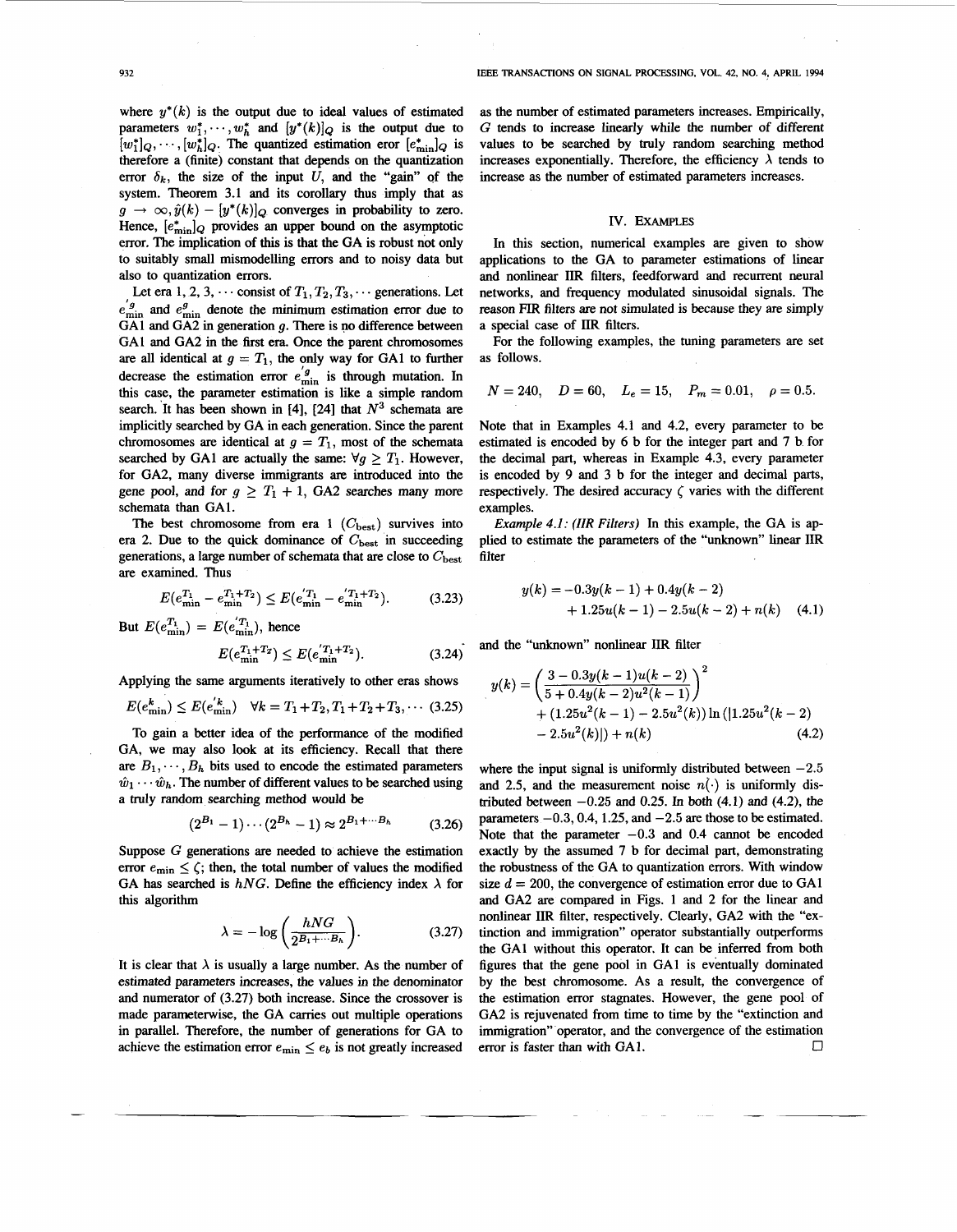<span id="page-6-0"></span>

**Fig. 1. Estimation error convergence of the linear IIR filter, [Example 4.1](#page-5-0).** 



**Fig. 2. Estimation error convergence of the nonlinear IIR filter, [Example 4.1.](#page-5-0)** 

*Example 4.2: (Neural Networks)* Since feedforward and recurrent neural networks are particular parameterizations of nonlinear **FIR** filters and IIR filters, respectively, the modified **GA** can also be directly applied to the estimation of weights and biases of the units (neurons) in such network structures. Suppose that the activation function in each unit  $j$  is the logistic function

$$
f = \frac{1}{1 + \exp\left(-\sum_{i} w_{ji} u_i + b_j\right)}
$$
(4.3)

where  $u_i$  are the inputs to the *j*th unit (which may be inputs to the network, outputs from units in the previous layers, outputs from the unit itself, or outputs from units in succeeding layers). At each unit, the weight  $w_{ji}$  and the bias  $b_j$  are to be estimated.

In this example, the **GA** is used to train the neural network model to perform bit rotations of input bit strings. For instance, if the input string is  $b_1, b_2, b_3$ , and the task is to rotate the string to the left by two places, then the desired output is  $b_3, b_1, b_2$ . **A** feedforward and a recurrent network are trained to perform this task. The structures of feedforward and recurrent network are shown in Figs. 3(a) and (b), respectively. A total of *64*  randomly shuffled training pattems **are** generated in which the output patterns are contaminated by uniformly distributed



**Fig. 3. (a) Feedforward neural network, Example 4.2; (b) recurrent neural network, Example 4.2.** 



**Generation** 

**Fig. 4. Estimation error convergence of feedforward and recurrent neural networks, Example 4.2.** 

noise between  $-0.1$  and 0.1. For the feedforward and recurrent neural network, there are 24 parameters to **be** trained, whereas for the recurrent network, there are 19 parameters to be trained. Note that there are no hidden units in the recurrent network. The convergnce of the estimation error for both structures are shown in Fig. 4.  $\Box$ 

*Example 4.34Modulated Sinusoidal Signals)* In [25] and **[26],** it is shown that musical waveforms can be approximated based on a frequency modulation scheme. Let the music generation unit be given by

$$
m_u(t) = A \sin \left(\omega_c t + I \sin \left(\omega_m t\right)\right) \tag{4.4}
$$

where A is a constant denoting the magnitude of the waveform,  $\omega_c$  is the carrier frequency, I is the modulation index, and  $\omega_m$ is the modulating frequency. The musical waveform can be approximated by cascaded or parallel music generation units.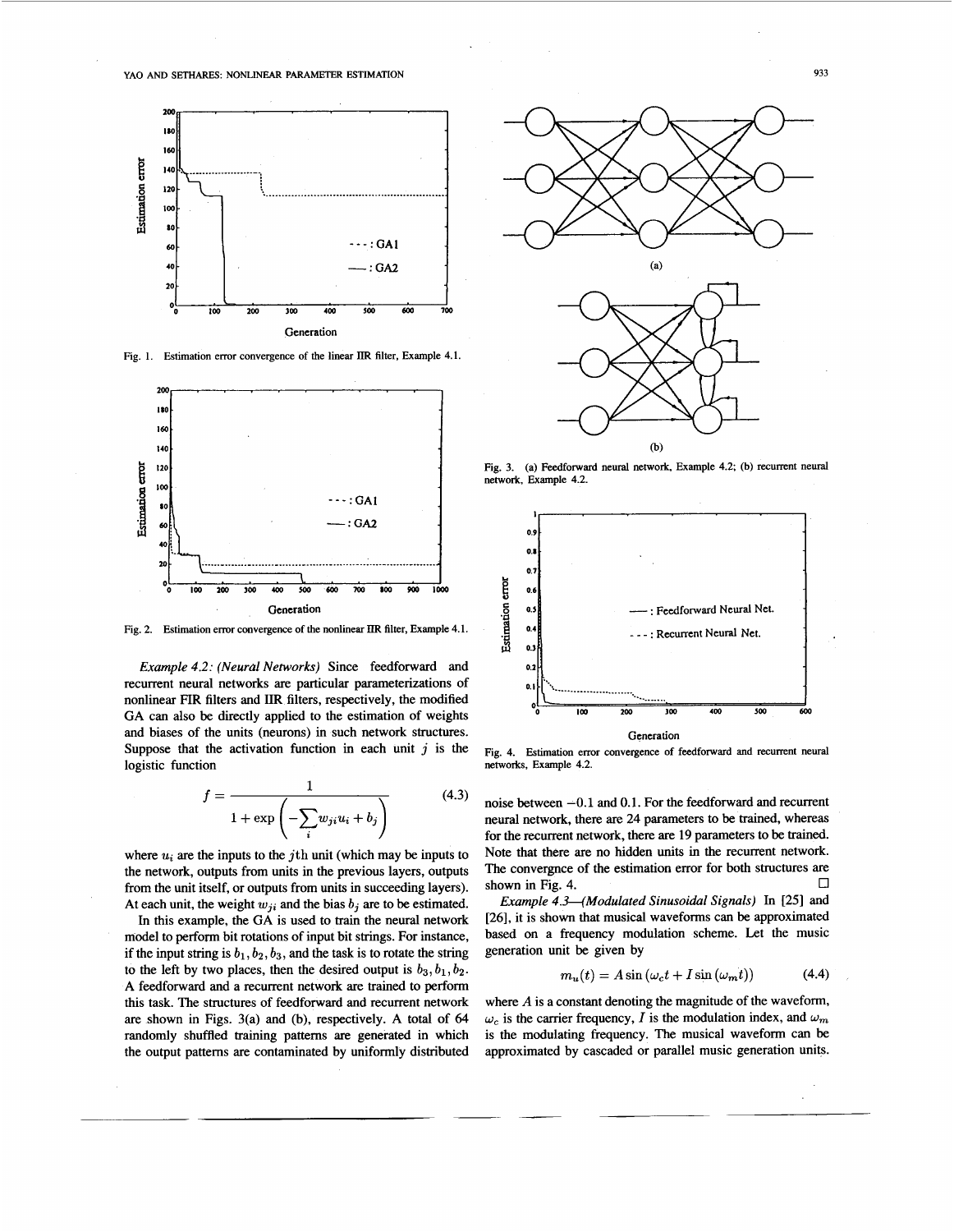Refer to **[25]** and **[26]** for further details. In this example, the GA is applied to estimate the carrier, modulating frequencies, and modulation indices based on the modulated sinusoidal signals generated by the cascaded form

$$
y_1(t) = \sin (\omega_{11}t + I_{11}\sin (\omega_{12}t + I_{12}\sin (\omega_{13}t))) + n(t)
$$
 (4.5)

and the parallel form

$$
y_2(t) = \sin (\omega_{21}t + I_{21}\sin (\omega_{22}t))
$$
  
+ 
$$
\sin (\omega_{23}t + I_{22}\sin (\omega_{24}t)) + n(t)
$$
 (4.6)

where  $n(\cdot)$  is the measurement noise uniformly distributed between **-0.25** and **0.25.** The parameters are set to be

$$
\omega_{11} = 30, \quad \omega_{12} = 200, \quad \omega_{13} = 150,
$$
  
\n
$$
\omega_{21} = 40, \quad \omega_{22} = 50, \quad \omega_{23} = 45,
$$
  
\n
$$
I_{22} = 30.
$$
  
\n
$$
I_{11} = 20, \quad I_{12} = 50,
$$
  
\n
$$
\omega_{24} = 45, \quad I_{23} = 50,
$$

Note that **(4.5)** and **(4.6)** can be considered to be nonlinear FIR filters so that the parameters can be estimated in the same way as in previous examples. The only difference is that all parameters to be estimated in this example are positive, which simplifies the coding of the chromosome.

Let the sampling rate be  $10^7$  samples/s for  $(4.5)$  and  $10^5$ samples/s for **(4.6).** Accumulating the estimation errors for the 1000 samples (i.e.,  $d = 1000$ ), the estimated parameters by the GA are

$$
\begin{aligned}\n\hat{\omega}_{11} &= 33, & \hat{\omega}_{12} &= 447.63, & \hat{\omega}_{13} &= 97.5, \\
\hat{\omega}_{21} &= 48, & \hat{\omega}_{22} &= 47.75, & \hat{\omega}_{23} &= 2.75, \\
\hat{I}_{22} &= 31.75. & \\
\hat{I}_{11} &= 20, & \hat{I}_{12} &= 74.38, \\
\hat{\omega}_{24} &= 43.75, & \hat{I}_{21} &= 51.75.\n\end{aligned}
$$

The modulated sinusoidal signals in **(4.5)** and **(4.6)** are compared in Figs. 5 and 6, respectively, with the signals  $\hat{y}_1(t)$ and  $\hat{y}_2(t)$ , which are regenerated based on the estimated parameters. It is interesting to note that the parameter estimates are fundamentally different from their true values yet the regenerated signals based on these estimates match very well with the original signals. This demonstrates a fundamental lack of identifiability of the parameters in both **(4.5)** and **(4.6).**  Equivalently, the system must be failing to satisfy some set of "persistance of excitation" conditions since the estimation errors converge towards zero even though the parameter values **are** not the same as used to generate the waveforms.

## **V. CONCLUDING REMARKS**

The genetic algorithm is a good tool for the optimization of nonlinear functions. When the GA is applied to parameter estimation problems, it is especially powerful for nonlinear IIR filters since it can be applied in situations where gradient methods fail and is not susceptible **to** problems with local



Fig. 5. Comparison of  $y_1(t)$  and  $\hat{y}_1(t)$ , Example 4.3.



minima. The disadvantages of the GA stem from its computational complexity (when compared to a gradient approach) since it must process *N* different estimated parameter sets in each iteration. Thus, the GA should be seen primarily as a method for off-line identification, estimation, and optimization. Finally, it is not always obvious how to choose the user tunable parameters in an optimal fashion.

#### **REFERENCES**

- **[l] C. R. Johnson,** *Lectures on Adaptive Parameter Estimation.*  **Englewood Cliffs, NJ: Prentice-Hall, 1988.**
- *[2]* **B. Widrow and S. D. Stems,** *Adaptive Signal Processing.*  **Englewood**  Cliffs, NJ: Prentice-Hall, 1985.
- **[3] J. H. Holland** *Adaptation in Natural and Artijcial Systems.*  **Ann Arbor, MI University of Michigan Press, 1975.**